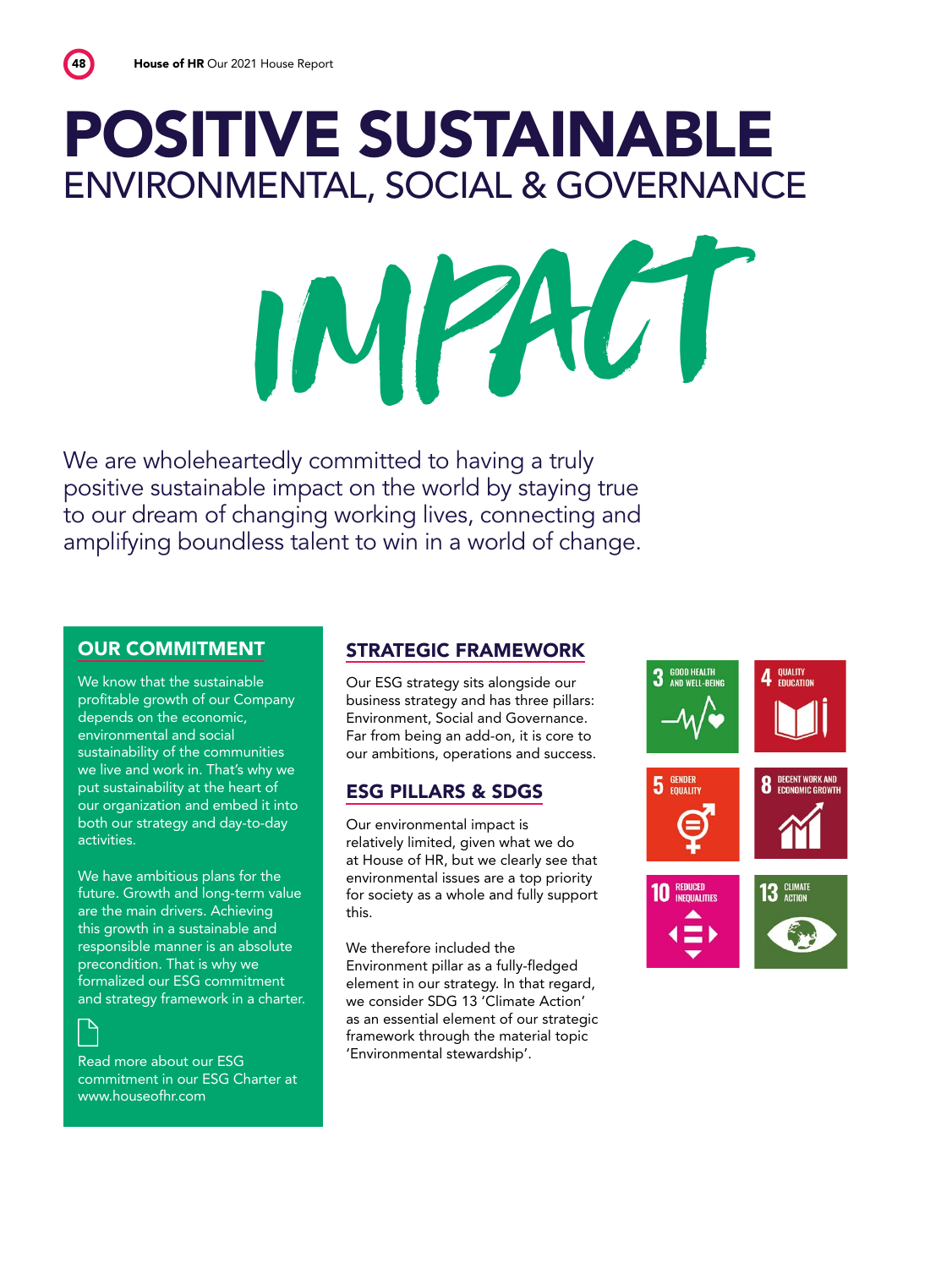#### Integrated materiality matrix: the topics most critical to us

Bubble size relates to the theme importance among peers, e.g. a bigger bubble indicates that the topic is reported and considered of importance for all peer groups



#### Significance of economic, environmental, social and governance impacts



#### EMBEDDING ESG IN OUR ORGANIZATIONAL STRUCTURE

To fully embed ESG in our organization, we have put in place an ESG governance structure. Strong governance structures and clear lines of accountability enable us to deliver on our ambition and commitments.

The **ESG Committee** assists the Board in fulfilling its responsibilities relating to ESG matters relevant to House of HR.

Alongside the ESG Committee, every CEO of our PowerHouses has appointed an **ESG Rebel**. These engaged, young and motivated employees will be the ESG spokesperson within each PowerHouse and will challenge the strategy and facilitate the implementation of initiatives.

Our decentralized structure allows for a thorough tailormade approach. Based on their needs and on the expectations of their stakeholders, PowerHouses & Boutiques can refine and integrate the framework into their business and day-to-day activities.

#### LOOKING AHEAD

In 2022, we will continue elaborating the operational strategy execution. In addition, we will start developing a formal reporting format, taking into account evolving regulations. We will also keep supporting Group-wide and local initiatives and projects that underpin our ESG strategy.

#### PRIORITIZATION MATERIAL TOPICS

Within each pillar of our ESG strategy, we have selected material topics – the ones we believe are critical to House of HR as a Company and to our stakeholders.

In the diagram, an overview of the material topics per strategic pillar is given. The topics in bold are the ones we consider to be our top priorities.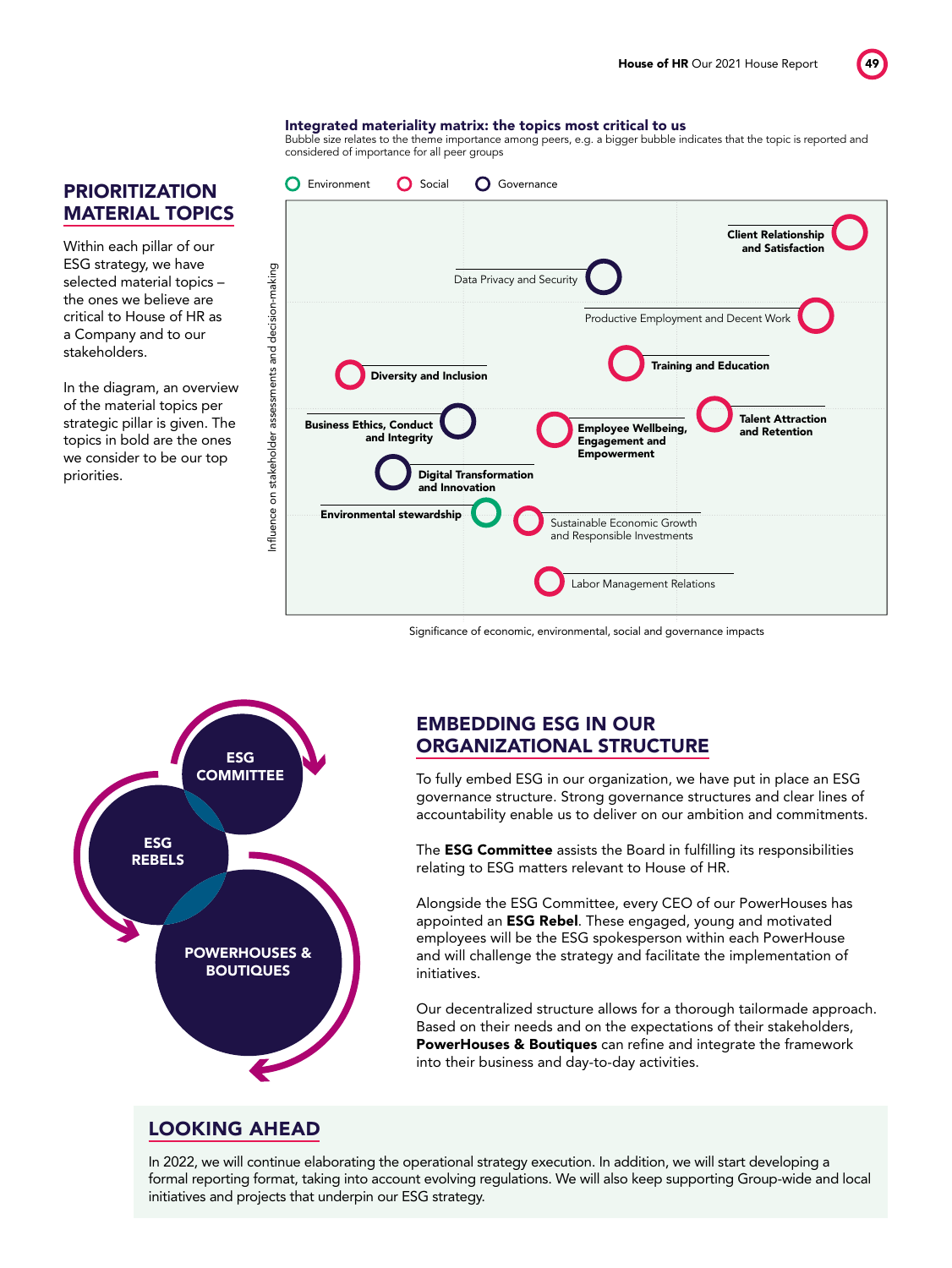50

## SOCIAL

We invest in sustainable employability by encouraging our people to learn and develop themselves, by engaging them and by investing in enhancing their health and safety and wellbeing at work. We aim to contribute our know-how and resources to support people in reaching their full potential and to ensure the future of work is accessible to all.



JobRoad helps people who are at a significant distance from the labor market towards a match with companies struggling with longer-

This is at the heart of what we do, giving stability through work and boosting people's confidence, self-worth and ability to generate their own income – a way to take their own life back into their own hands.

Following a successful launch in Belgium in 2020, we anchored and optimized operations in 2021 and rolled out JobRoad in The Netherlands. Germany in 2022 and France

In 2021, 178 people were directed to a permanent job and 68 people were employed through temporary work via JobRoad.

When working is a passion, you never work… In the industry in which we move, people are at the heart of what we do. Find out how we support our Happy Rebels in 'Our Happy Rebels' section on pages 52 to 54.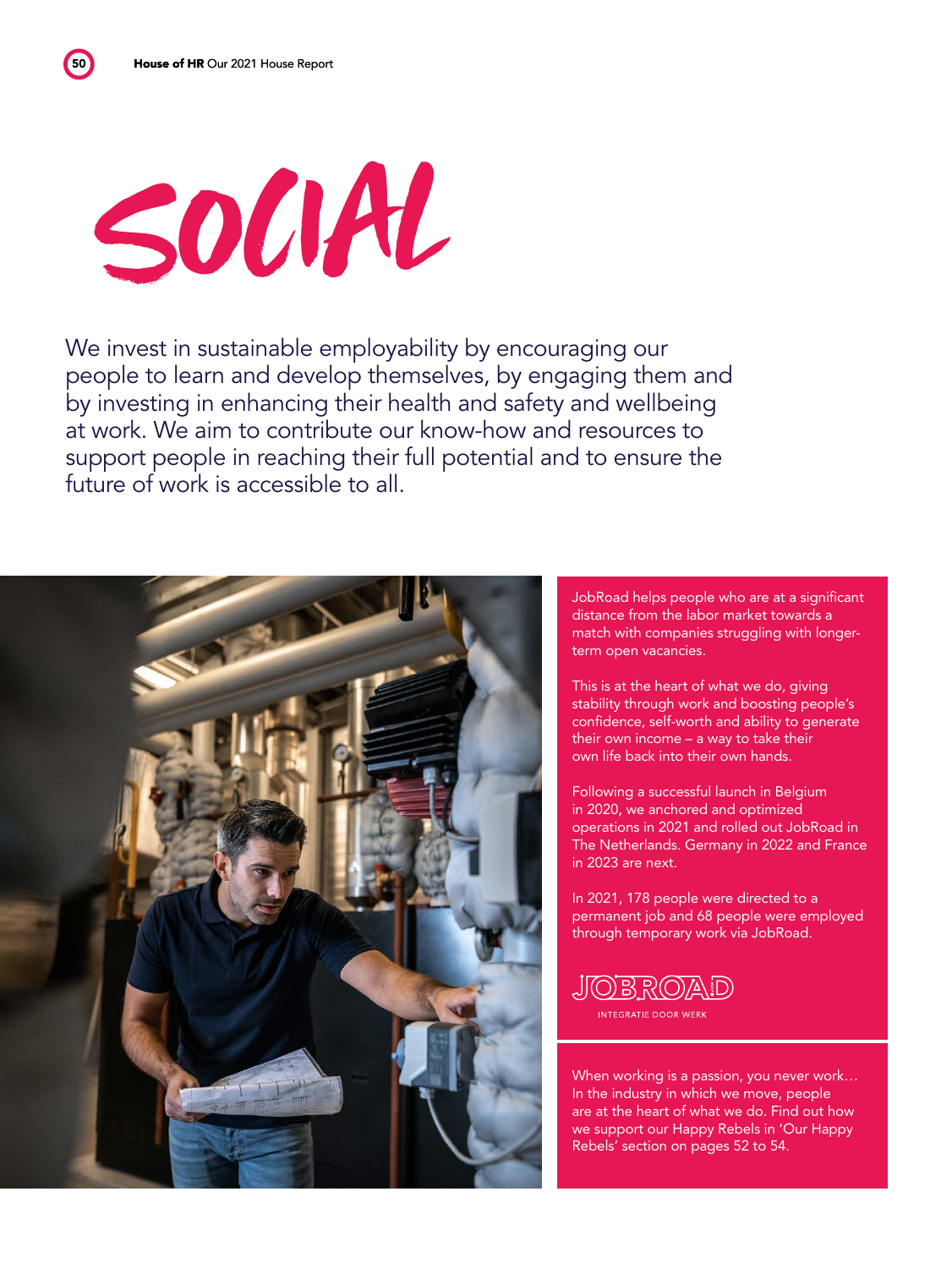#### GENDER DIVERSITY & FEMALE RATIO



Hours of absences due to sick leave or accidents at work (or commuting), as well as unjustified absences and delays / total number of hours worked during the FY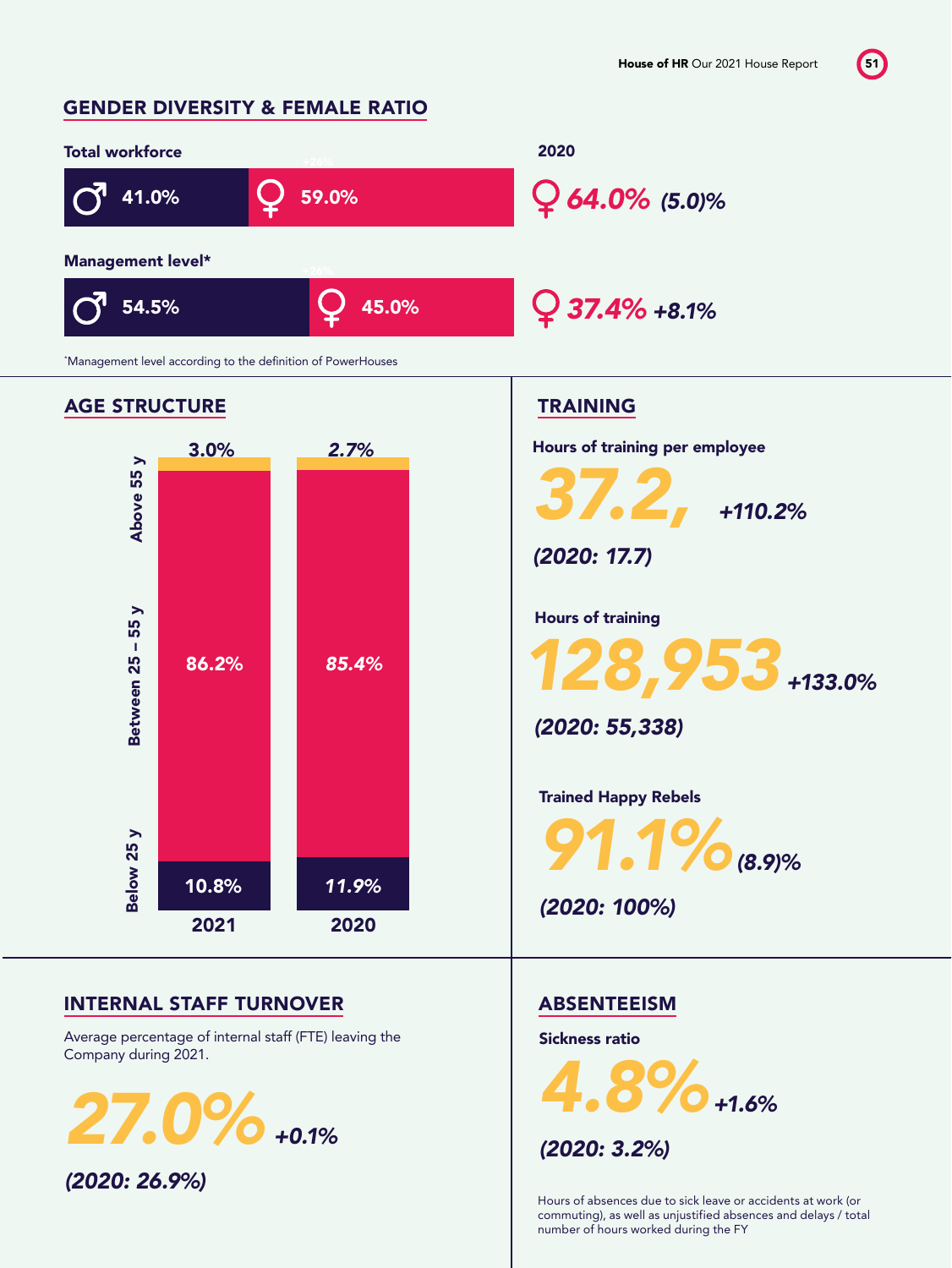## HOW WE PUT THIS IN PRACTICE: OUR HAPPY REBELS

The global talent market has never been as competitive as today. People are the engine of our Company and it is therefore extremely important that we succeed in attracting, retaining and engaging our Happy Rebels and enable them to unleash their full potential, so we can live up to our purpose and achieve our vision with one common objective: to change lives.

To achieve these ambitious goals, we introduced the notion of 'Happy Rebels': making every individual working for and in House of HR a happy one, with a sense of rebellion as the ultimate way to find, retain and engage people. This mission is a quintessential part of the social pillar of House of HR's ESG strategy.

In order to further develop the concept of Happy Rebels, we initiated a panel consisting of interviewing the HRmanagers of all our PowerHouses, complemented by scientific insights from Marion Debruyne, Dean of Vlerick Business School. We put the views that came out of all these interviews together in an extensive white paper called 'Happy Rebels, how to attract, keep and engage them?'.

What are the main findings in this paper? First, when it comes to attracting people, purpose is essential: people want to work for organizations and companies whose purposes are aligned with their personal ones. Equally important is openness to diversity when dealing with attitudes and skills: hire for attitude since you can train the skills.

Next, once you have the right people on board, retaining them will depend highly on the way you manage to keep them happy. Efforts must be made to find the right balance between personal longings and company needs, for example by offering continuous learning paths and allowing people to make mistakes.

Yet, the essential question is how best to engage your people: how to make them 'Happy Rebels'? Key here is to encourage people to dare and do, seasoned by entrepreneurship / intrapreneurship, critical thinking, and thirst for innovation. All this should be supported by a leadership that practices what it preaches.

Within House of HR, every PowerHouse translates this HR-vision into local actions, taking into account their local situations and company culture. As House of HR's CEO Rika Coppens says: "To make Happy Rebels, the only rule is to make it work. We want our people to dare to take the initiative, think outside the box and go for it. Do not listen to what others say. Dare to make mistakes. We are here to support you. Together we can then achieve our purpose."

 Read more about our whitepaper www.houseofhr.com



#### GREAT PLACE TO WORK

With more than 35 years of experience in 60 countries, the Great Place to Work methodology is a worldwide standard for good employment practices.

The definition of a Great Workplace™ goes far deeper than perks and benefits. In fact, at its core, a Great Workplace™ is about the level of trust that employees experience in their leaders, the level of pride they have in their jobs, and the extent to which they enjoy their colleagues<sup>1</sup>.

Accent was awarded Best Workplace in Belgium in 2021. Continu is also 'Great Place to work' certified. In the past both GRITT and Redmore (Talent & Pro) were included in the top 10 of best workplaces in Belgium and The Netherlands.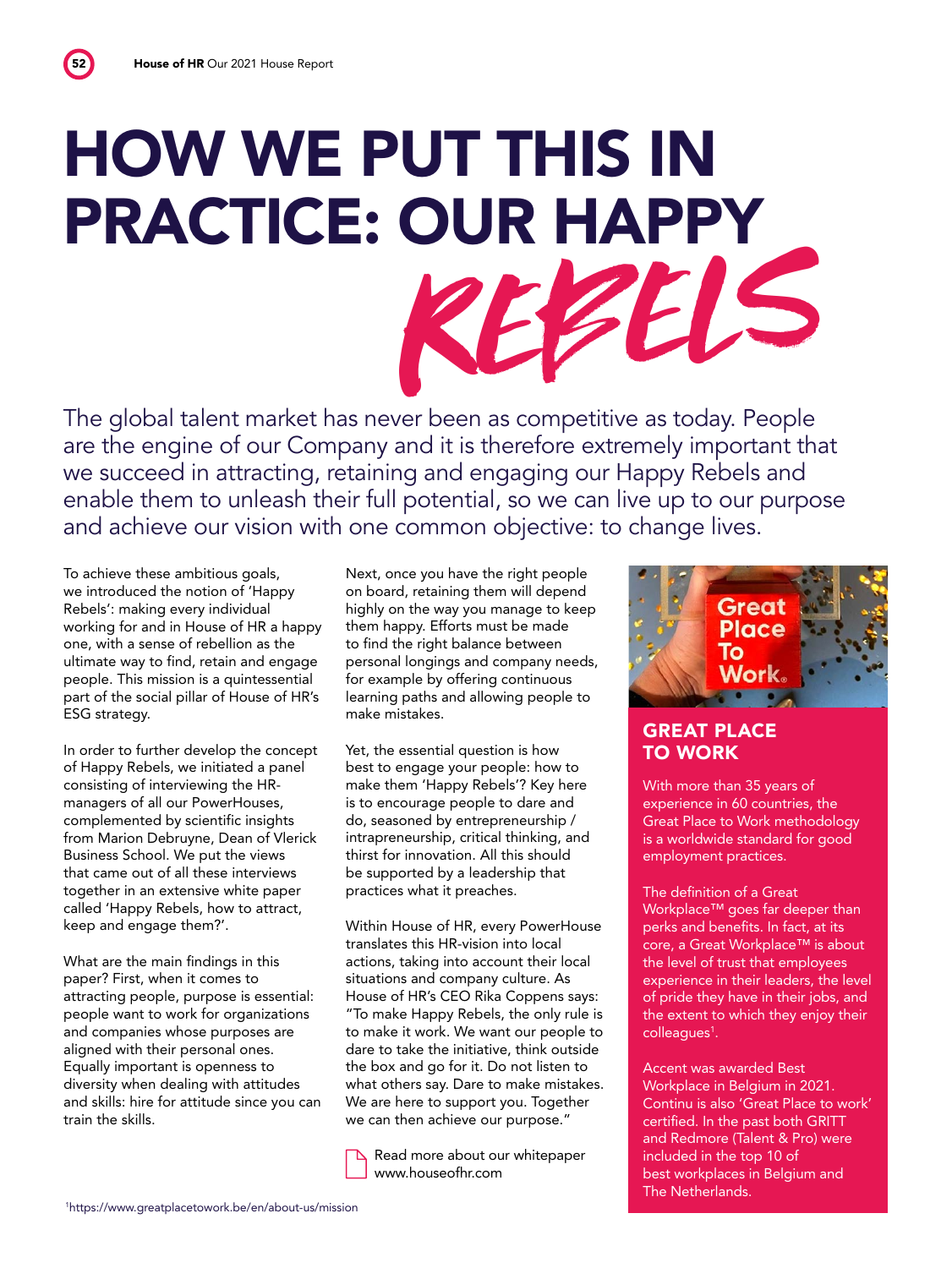House of HR Our 2021 House Report 53





#### ENGAGEMENT MONITOR – **COHEDRON**

Cohedron has a fully developed quality management system in place. Its main objectives are to guarantee customer and employee satisfaction, by improving quality of services, business processes and risk management and safeguarding privacy. Cohedron measures employee satisfaction annually through an Engagement monitor. Based on surveys sent to all employees of the various Cohedron Boutiques, results of 38 key behaviors and practices are visualized. Informed by these results, Cohedron's management takes measures to increase the engagement and wellbeing of the employees. This annual process has been carried out for the last three years.



#### CONTINU: GIVING A VOICE TO ITS PEOPLE

Continu encourages its employees to give their opinion about several subjects in the organization. Continu organizes participatory consultation moments for employees at regular intervals. The agenda covers both strategic issues and operational projects. All employees can join voluntarily and contribute ideas about the future of the organization. The collected feedback is always passed on to the Management and is used to improve the organization and its strategy.



#### MY TALENT JOURNEY – ACCENT

How do you visualize the talents and ambitions of 1,200 exceptionally diverse employees? Thanks to the digital platform 'My Talent Journey', Accent makes the invisible visible.

Accent strongly believes that employees should take ownership of their own career – and using the My Talent Journey tool, they can. It enables them to map out their own ambitions, talents and development needs.

Employees are becoming more aware of their talents than ever before, and Accent gets a total picture of the talents it already has on board and of the talent that is still missing. With this insight, Accent is arming itself for the future and is committed to solid succession planning.



#### HELP AT THE RIGHT TIME ASSOCIATION – avanti

avanti established a fund called 'Help at the Right Time Association'. The idea is to create an association for all avanti employees to protect them from the blows of life that can befall anyone. The aim is to provide selfless support to people in need, who have ended up in an emergency situation through illness, work or accident. Such circumstances can lead to people no longer being able to bear the costs of medically prescribed rehabilitation, prescribed medication and medically necessary health rehabilitation devices.

The Association has supported many projects to date. These include providing financial support to an orphan, taking care of funeral expenses, and obtaining additional reimbursements for prescription medications.



#### SPOT

How our Happy Rebels feel matters a great deal to us. So we introduced an online tool to support the launch of the Group policy on anti-violence & harassment. Called SPOT, it is an easy way for Happy Rebels to report on any type of unwanted behavior taking place in their professional environment. This can also be done anonymously.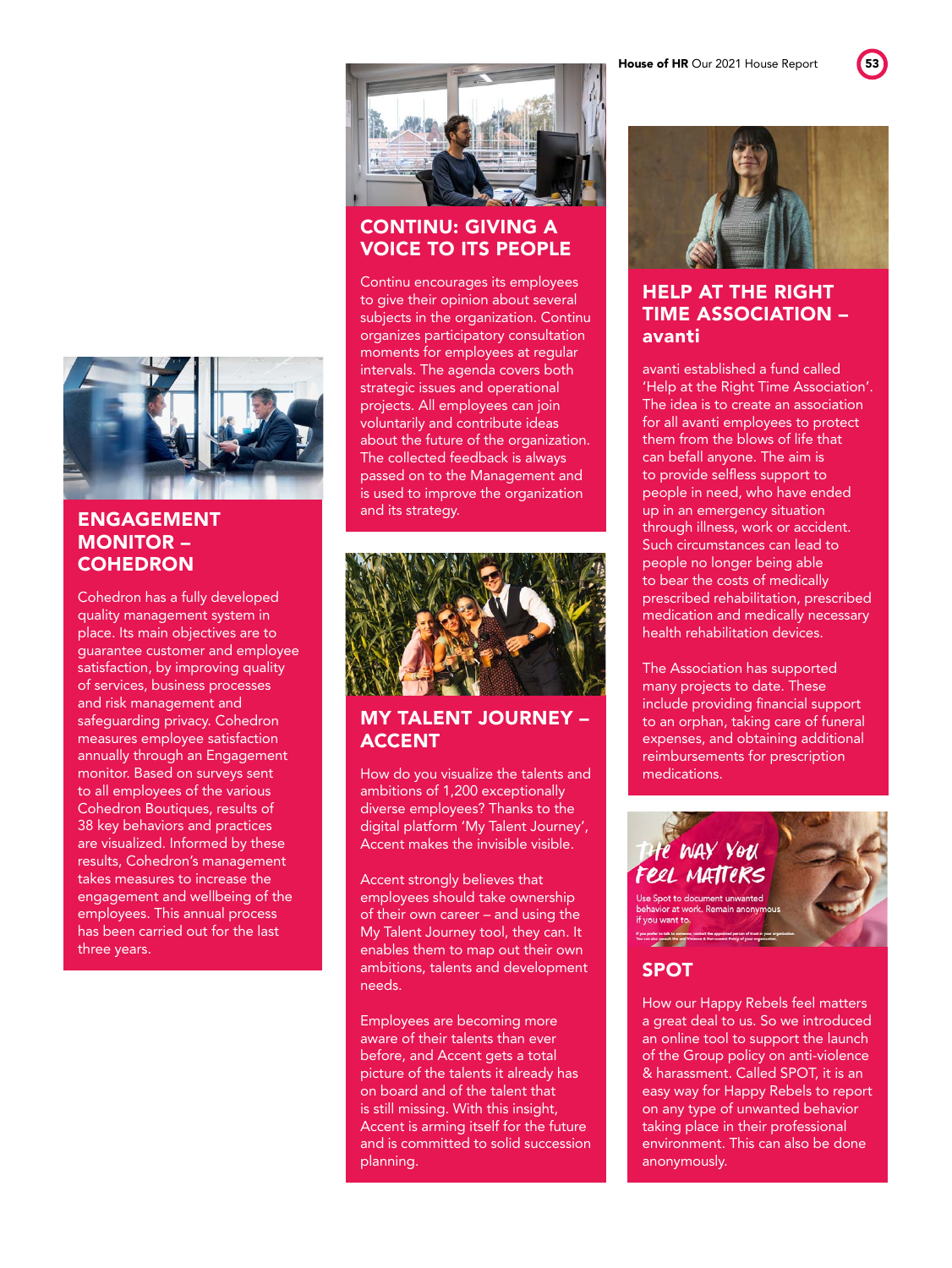54

#### HOW WE PUT THIS INTO PRACTICE: **OUR HAPPY REBELS continued**

We have always invested a lot of time, energy and resources in learning and development (L&D). We know that investing in the growth of our employees pays the highest interest. When employees have the opportunity to continuously learn they are more motivated and happier, too.

What's more, happy employees are more productive, get better results and create happy customers. It's a case of many Happy Returns.

#### SUPPORTING AND ENCOURAGING HAPPY REBELS ACROSS THE **GROUP**

Every PowerHouse has created their own Happy Rebel development program with a mix of learning opportunities. We want to make sure we become experts in our craft, providing all our customers with a tailored service.

Every quarter, our L&D manager consults with an executive group of L&D colleagues throughout the Group. It's where we combine strengths and knowledge, share best practices and answer the most important question: how can we ensure personal growth on a daily basis for every Happy Rebel?

L&D also supports the ESG committee, making sure that the chosen material topics are integrated into the various learning paths.

significantly strengthen their catalog of internal training offers and planning on boosting their learning platform with even more content.

- Accent, which is at the origin of House of HR, has always had L&D at the heart of its operations. Accent continues to invest heavily in L&D. The Accent Business School has changed their structure to better serve the 'Happy Rebels' learning needs. They assigned a dedicated digital learning team and reformed all the learning paths to 'Hybrid' learning paths. They will keep on focusing on blended learning: videolearnings, microlearnings, podcasts, updated online learnings.
- **Continu** launched their new learning platform: GROW. Every Continu employee can experience learning paths in sync with their core values. They invested in a pre- and onboarding trajectory, a leadership program, a management toolbox… In 2022 the L&D team will invest further in blended learnings.
- Redmore has given a boost to Redmore Academy; the first joint steps have been taken. Other highlights are the launch of the online learning platform YODA – your own development area – and winning the Onboard Amsterdam award. In the coming year, the focus will be on more varied training programs, e-learnings and the development of more attractive learning paths.

We host an internal podcast called Rebel Talks & Learning Rebels. These have two main purposes:

- get to know our PowerHouses and colleagues better

- get inspired and learn new important soft skills

• Finally, our new PowerHouse Cohedron has an in-house academy, expanding the knowledge and skill sets of their Happy Rebels, through personnel development, traineeships and trainings.

#### L&D IN OUR **POWERHOUSES**

In the entire House of HR, all PowerHouses are investing heavily in L&D, as it should be.

- Covebo is expanding their L&D team in 2022 and will focus further on the training program for their own Happy Rebels.
- TIMEPARTNER will assemble a L&D team, following the merger and works to expand the TimePartner Academy.
- GRITT hired a new people and culture manager who is experienced in L&D strategies and implementations. They will continue to work on their High Potential Program and their learning paths for all the Techxperts!
- Abylsen is expanding the L&D team by creating a 'pole d'expertise L&D'. In 2022, they will work on the development of a skills development strategy for all their employees,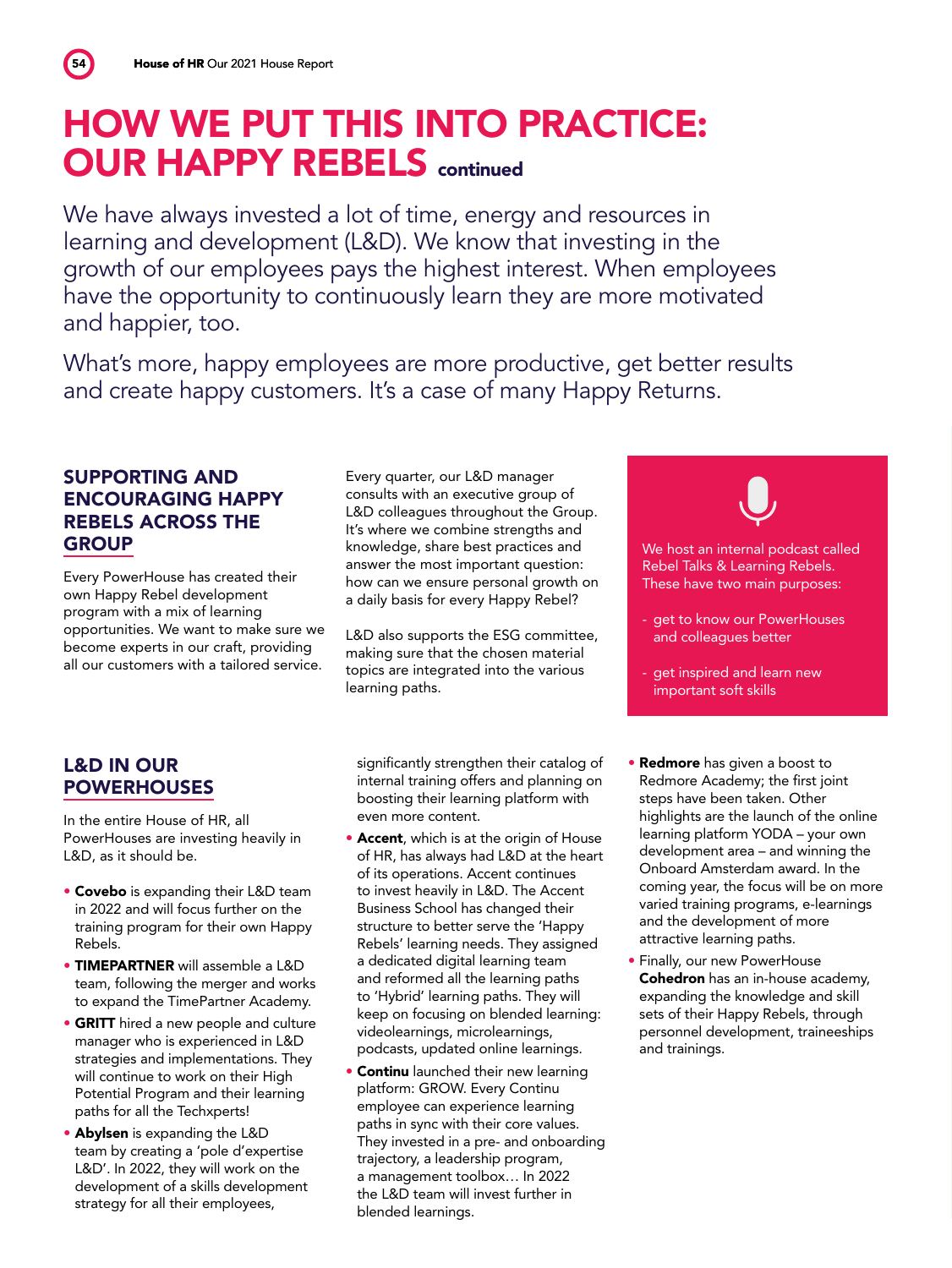ENVIRONMENT We take responsibility for contributing to the efficient use of natural

resources. To this end, we create awareness among our stakeholders, and also embed the principles of sustainable consumption in our dayto-day activities. We will keep on working to reduce our carbon footprint and energy use.

#### GREEN FLEET

We are switching to hybrid and electric cars. Since 2020, we have been able to keep track of the number of sustainable company cars as part of our total car fleet:

#### Hybrid



Electric

*1.7%+0.9% (2020: 0.8%)* 

We aim to continue increasing the share of sustainable cars in the future, in order to reduce our overall footprint. In addition, several PowerHouses offer alternative mobility solutions, such as mobility budgets, bike leases and public transport subscriptions.

#### CARBON FOOTPRINT

We collaborated with an external third party to monitor and analyze our CO2 emissions. This reporting is a first step and will be further expanded, refined and improved in 2022. It includes an assessment based on benchmark, Company information and assumptions.



#### ECOVADIS

We have committed to having all PowerHouses EcoVadis certified by the end of 2022. The EcoVadis rating provides a trusted assessment of our Company's ESG performance. It helps us to show leadership within our industry and to align with global ESG best practices.

#### Sales covered by EcoVadis rating

*63.2%+37.6% (2020: 25.6%)*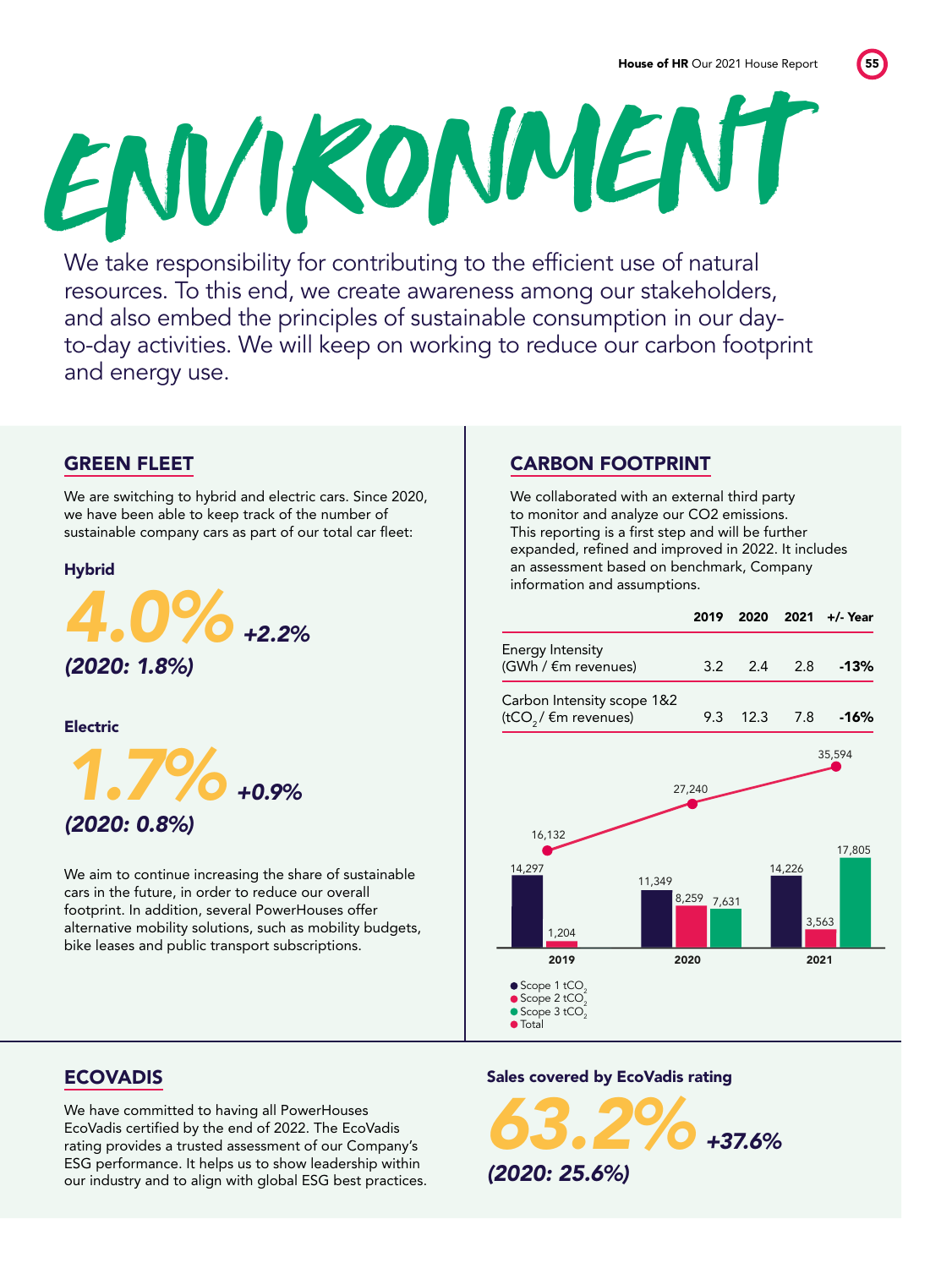# GOVERNANCE

We play an active role in the communities we operate in by upholding the highest ethical business standards and safeguarding human rights. We aim to drive operational efficiency, creating new solutions for our candidates, and delivering an outstanding customer experience by embracing technology and innovation. We take our responsibility as stewards of personal data very seriously.

We have established a strong and robust governance structure, as discussed in the Governance and Risk Management sections of this annual report. Within the framework, a dedicated ESG governance structure has been put in place. Alongside the Audit, Remuneration and Investment Committees, an ESG Committee has been appointed within the Board of Directors. The ESG Committee outlines the general strategy, priorities and objectives relating to ESG matters and monitors executive initiatives and actions to implement that strategy.

The members of the ESG Committee represent House of HR and its PowerHouses. In addition, the four key countries (The Netherlands, Belgium, France and Germany) are represented by at least one member.

The roles and responsibilties of the ESG Committee are formalized in the ESG Committee Charter.

The Committee meets at least three times a year. In May 2021, the first Committee took place.



Edwin van den Elst Redmore CEO Chair of the ESG committee



Conny Vandendriessche Founder House of HR



Roger Lothmann TIMEPARTNER CEO



Rika Coppens House of HR CEO



Florian Massaux Abylsen CEO



Abdel Bencheikh Head of Risk & Internal Audit, House of HR – Secretary of the ESG committee



Anouk Lagae Accent CEO